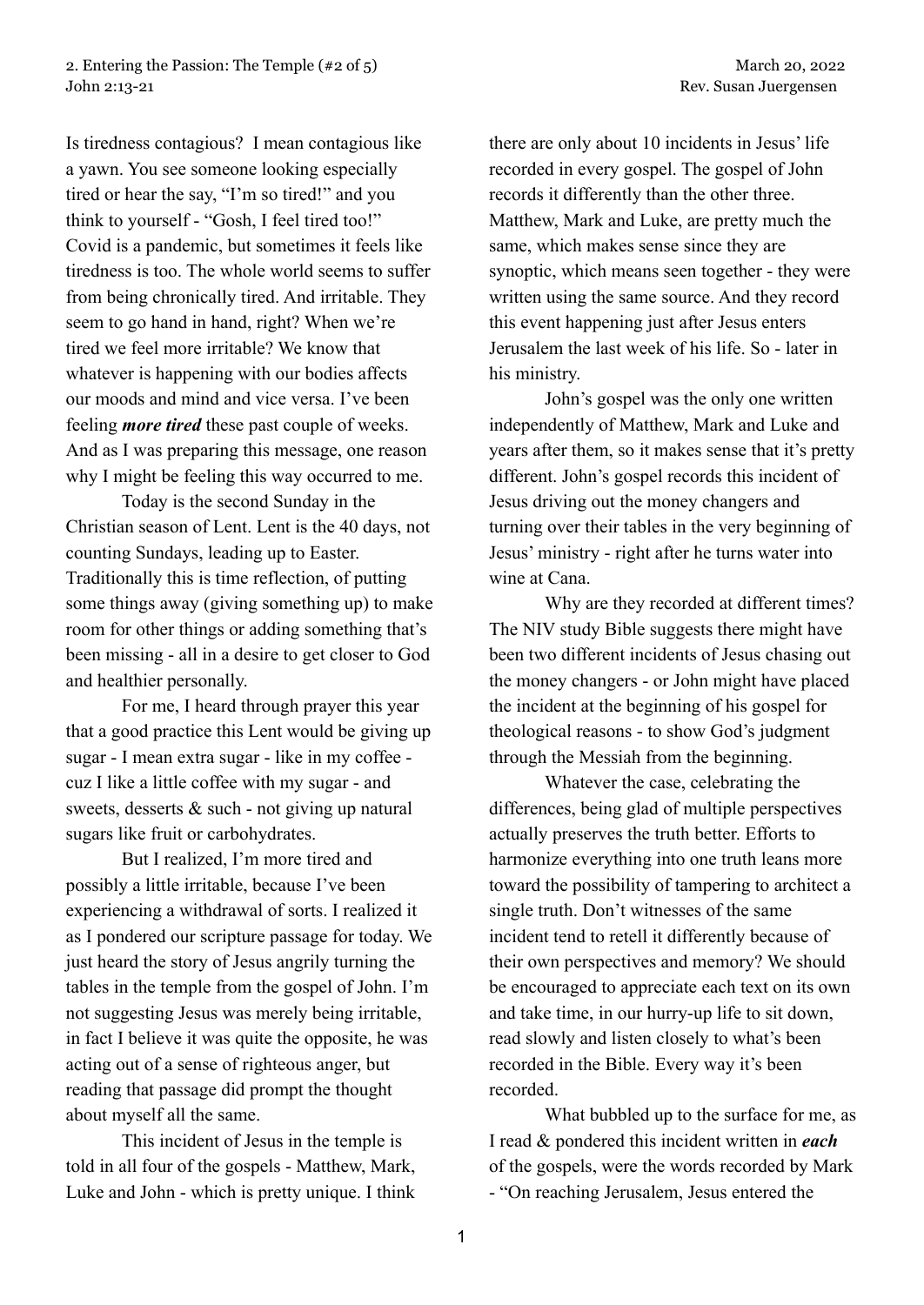temple area and began driving out those who were buying and selling there. He overturned the tables of the money changers and the benches of those selling doves and would not allow anyone to carry merchandise through the temple courts. And as he taught them, he said, "Is it not written: My house will be called a house of prayer for all nations, but you have made it a den of robbers."

Though these words are talking about a physical building, the temple in Jerusalem, for me as I read them, they were also saying something to me about my body, the temple of my body where God - the Holy Spirit - dwells with me now that God - Jesus - can no longer be with me on earth.

As it says in I Corinthians: "Do you not know that your body is a temple of the Holy Spirit within you, whom you have from God? You are not your own, you were bought for a price. So glorify God in your body." I had to ask myself this question - is my body, this temple of the Holy Spirit, more a house of prayer, or a den of thieves?

The idea of a house of prayer is something FAIRLY easy to understand. For me, when I think of this temple, my body, as a house of prayer I see two parts - one is being willing generally to abide in the Spirit. Abide in the Spirit. To kind of have an eye on the Holy Spirit moving throughout my day, leading me to use words and take actions that bring God glory rather than serving myself. Listening for and abiding in the Spirit. Said very simply, taking care of myself in all ways and desiring to be obedient to God.

The second part of being a house of prayer is very specific - to deliberately create time to focus just on God in prayer and meditation. You know that our Muslim friends have built into their discipline praying five, set times a day. It's called "Salat" and is the second Pillar of Islam. They pray at dawn, midday, late

in the afternoon, just after sunset and finally between sunset and midnight. I love this. We might think ourselves more righteous or justified as Christians than our Muslim friends, but how often do WE set aside time to spend with God? Is it even daily? Would you ever consider investing focused time on God five times a day? I wonder how - and how much- doing that could change our lives?

When you think about this phase, "My house will be called a house of prayer for all nations" - what hits you about that? Does it speak to you about our physical church and people meeting in it and how we treat one another? Or are you thinking about the temple of your body and how it can be a house of prayer? If something comes to you now, go ahead and write it down as I speak. It might be helpful to remember.

The second part of that phrase in Mark's gospel, "but you have made this house a den of robbers", is a little harder to understand than the first part. It's poetic and beautifully written, but what does it really mean for us in 2022?

Some of you know that our congregation is currently going through a Lent study called Entering the Passion of Jesus by Amy-Jill Levine that goes along with this sermon series. This is the second sermon in this series. If you missed the first sermon, you can listen on YouTube or find it on our website under "Sundays" and "Sermon Transcripts".

As I prepared to preach today I resourced the second chapter in our study book by AJ Levine and she made some statements contrary to why I thought Jesus called the temple a den of robbers. To explain it, I need to tell you a little about the original temple in Jerusalem for it to make more sense.

The Jewish Temple in Jerusalem in Jesus' time was a huge, monstrous complex the size of 11 soccer fields put end to end. That's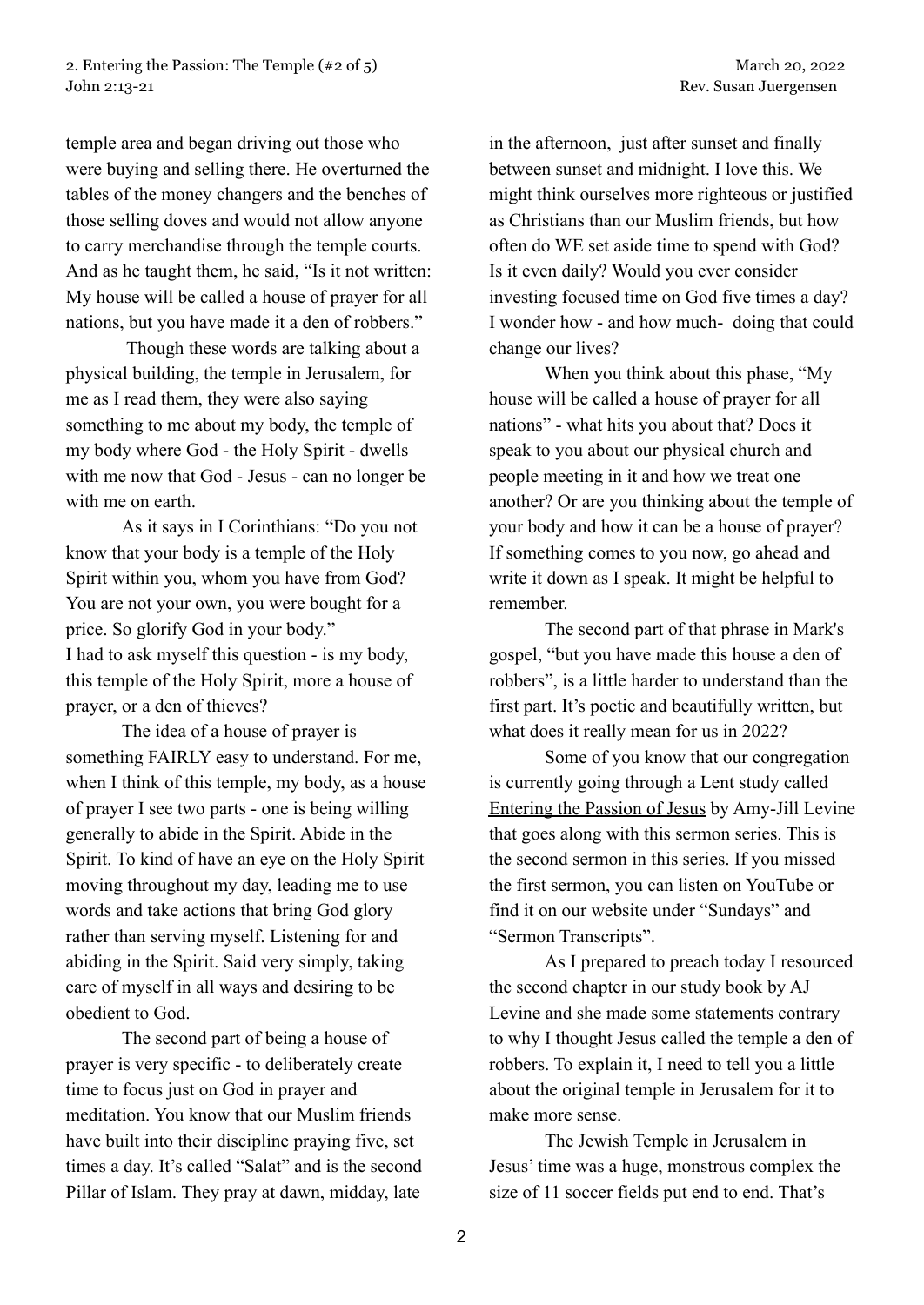big. And though, in a way, it was the Jewish equivalent of our "church" it was NOT a quiet, peaceful sanctuary. This monstrous complex, which anyone could enter, was the center and source of community life. It was noisy, crowded, busy and smelly. This isn't a high quality rendering of what the temple might have looked like and none of the original building is standing now except a portion of the western wall so it's hard to know exactly how it looked, but the wall surrounding the whole complex created the largest area called the Court of the Gentiles. Gentile means everyone who isn't Jewish. Here it's the section around the outside labed "B". This Court of Gentiles was an area open to anyone wanting to visit the Temple and was where selling of goods took place. What was being sold and bought? Basically cattle, sheep and doves for different types of sacrifices to God required by Jewish law. This is why it was smelly.

Jewish pilgrims traveling from far away for special feasts like the Passover would never think of bringing their own doves or livestock, because the sacrifice had to be without blemish or spot - it was required to be a perfect offering. A long trip would cause problems for animals at the least get them dirty or injured, at the worst maim or kill them or they might get stolen. So pilgrims not only bought their sacrifices at the temple, they also had to change their money from the various currencies of the Roman empire where they lived to temple currency called Tyrian shekels. Because there was an image of the Emperor on the Roman coins, the Temple goods had to be bought and sold using Temple shekels instead of Roman money.

I was taught in seminary that, because the money changers and sellers charged an exorbitant fee for all of this - they were cheating the people - this was the reason Jesus angrily tossed them out for their "thievery" and turned

over the tables. AJ Levine, however, as a New Testament historical scholar, writes that Jesus says nothing about the Temple exploiting the population. In fact, there is no indication anywhere that the vendors were overcharging in the necessary selling of goods. The people wouldn't have stood for it. So what did Jesus mean that the Temple was a den of thieves or robbers?

Think of it this way… a den of thieves is not where robbers rob. A den of thieves is a place they go after they rob to count their spoils and delight in it. AJ Levine writes, "Some people in Jeremiah's time, at the time of Jesus, and some people today, take divine mercy for granted and see worship as an opportunity to show off new clothes rather than recommit to clothing the naked. The present-day comparison to what Jeremiah, and Jesus, condemned is easy to make. The church member sins during the workweek, either by doing what is wrong or by failing to do what is right. Then on Sunday morning this same individual, perhaps convinced of personal righteousness, heartily sings the hymns, happily greets everyone and generously puts a fifty-dollar bill in the collection plate. That makes the church a den of robbers. A safe place for those who are not truly repentant and who do not truly follow what Jesus asks."

Ouch. That hit home.

I had to ask myself, in what ways am I failing to do what's right in the world and then, convinced of my personal righteousness, celebrating in my "goodness" as I worship on Sundays. It's a worthy question to ponder prayerfully. A few thoughts came to mind for me - one of them having to do with my Lenten fast I experienced last year. Last year I gave up screen time watching TV or movies. I'd watch if the family were going to watch something together as a family activity, but I refrained from turning to the screen to fill my time or to "check out".